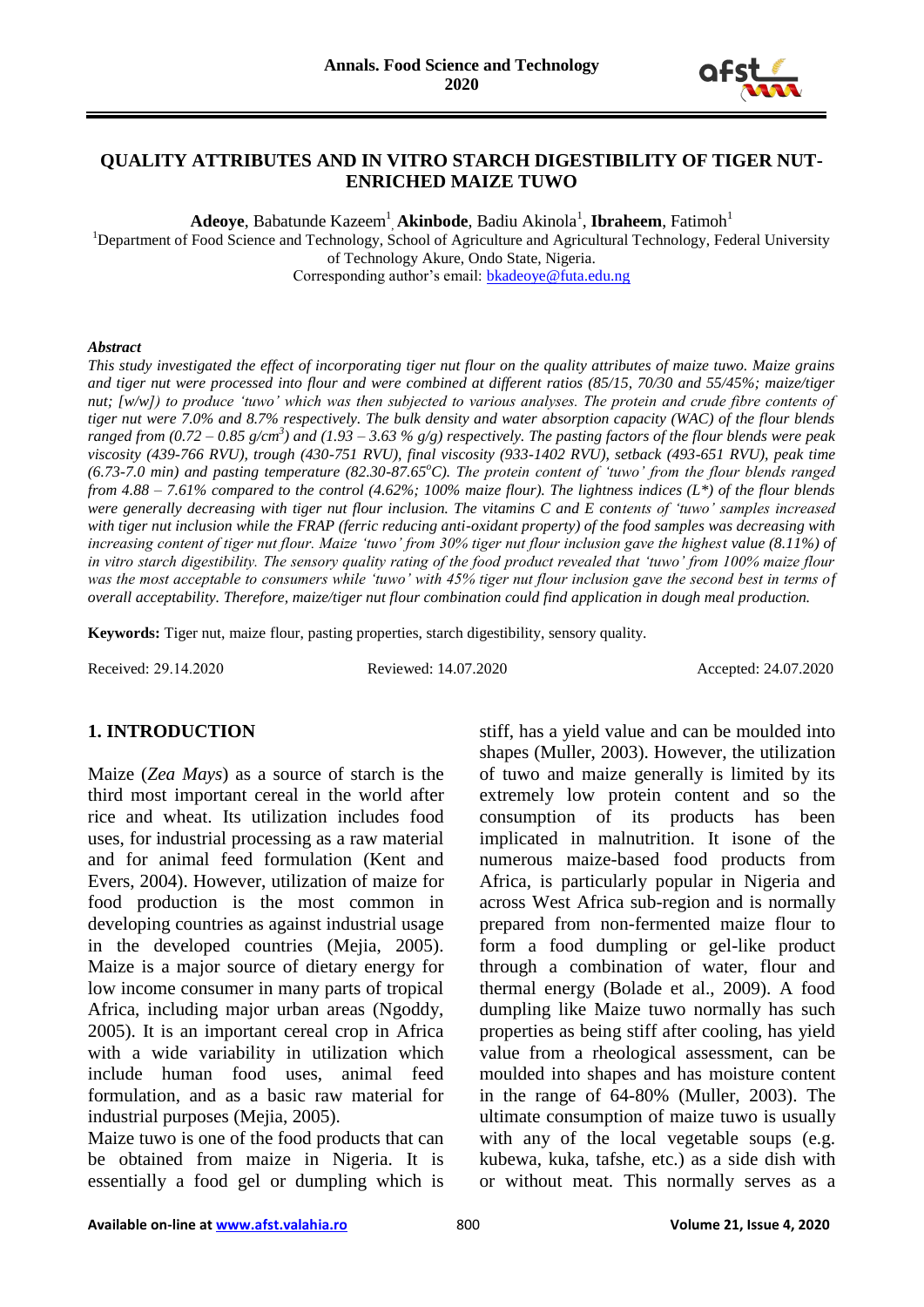

source of additional nutrients such as protein, minerals and vitamins. The quality indicators usually used for maize tuwo acceptability include mild creamy or white colour, ease of hand-mouldability, good swallowability, pleasant taste and acceptable overnight keeping quality (Aboubacar et al., 1999; Bolade et al., 2002).

Tigernut (*Cyperus esculentum*) is a perennial grass-like plant with spheroid tubers, pale yellow cream kernel surrounded by a fibrous sheath. It is also known as yellow nut sedge, earth or ground almonds, "souchet" in French, "ermandeln" in German and "chufa" in Spanish (TTSL, 2005).Grossman and Thomas (1998) revealed that tigernuts have been cultivated for food and drink for men and planted for hogs for many years in Spain and that the lovely milky elixir is served in health spas, pubs, and restaurants as a refreshing beverage (competing successfully with other soft drinks). Unfortunately, despite these potentials in tigernuts, it has been a neglected crop in Nigeria. This probably may be due to inadequate knowledge on its production, utilization and nutritional value. Variety of food products can be derived from tiger nut tubers though there is little documentation at large. Various food processing techniques can be applied to tiger nut processing to modify its appearance, develop its natural flavour, stimulate the digestive juices, add variety to the menu, make it easily digestible and bioavailable, destroy harmful microorganisms, improve its nutritional quality and prevent decomposition.

Nutritional deficiency such as absence/low content of lysine and tryptophan in maize grains can predispose maize-based food products to similar deficiency. Efforts had been made to ameliorate such deficiency by combining other food plant materials with maize grain in the process of enhancing its nutritional quality. One other way of enhancing the nutritional value of maize-based food product (maize 'tuwo') is to introduce tigernut flour which has a potential to add value in terms of antioxidant and improve its quality characteristics. Therefore, the objective of this study was to evaluate the quality attributes of 'tuwo' from maize-tiger nut flour blend.

# **2. MATERIALS AND METHODS**

Fresh raw tigernuts(about 5 kg) and maize grains were purchased from the Oja-Oba Main Market Akure, Ondo State, Nigeria. The Nuts and seeds were identified and authenticated at the Department of Crop Soil and Pest Management, Federal University of Technology, Akure, Ondo State, Nigeria. All reagents used were of analytical grade.

# **1. Production of Maize Flour**

Maize flour was prepared method described by Bolade et al. (2002). Five kilograms of maize grains was used for this study. Each batch was first tempered with water using a quantity of 3 - 4% (v/w) followed by decortication of the grains on a locally fabricated decorticator. This machine removed the germs and hulls of the grains. The decorticated grains (maize grits) were grounded into flour using a locally fabricated plate mill. The maize flour finally obtained was sieved using a sieve with 300 µm aperture and then kept in airtight polythene bags until needed.

# **2. Production of Tigernut flour**

Tigernut flour was prepared as described by (Ndubuisi, 2005) with slight modifications. About 2000 g fresh tigernut were sorted, washed and drained. The drained tigernuts were spread on trays which were covered with foil paper and was dried using cabinet dryer at a temperature of 55°Cfor48hours. It was allowed to cool and was milled using an attrition mill to obtain tigernut flour. After milling, the tigernut flour was packagedinnylonbags and keptinanairtightjarat room temperaturepriorto further production and analyses.

## **3. Blending of The Flours from Maize and Tiger nut**

The maize tuwo and tigernut flour were homogenously prepared as maize-tigernut blends in proportions of 85:15; 70:30; 55:45 and 100:0% maize flour as control. The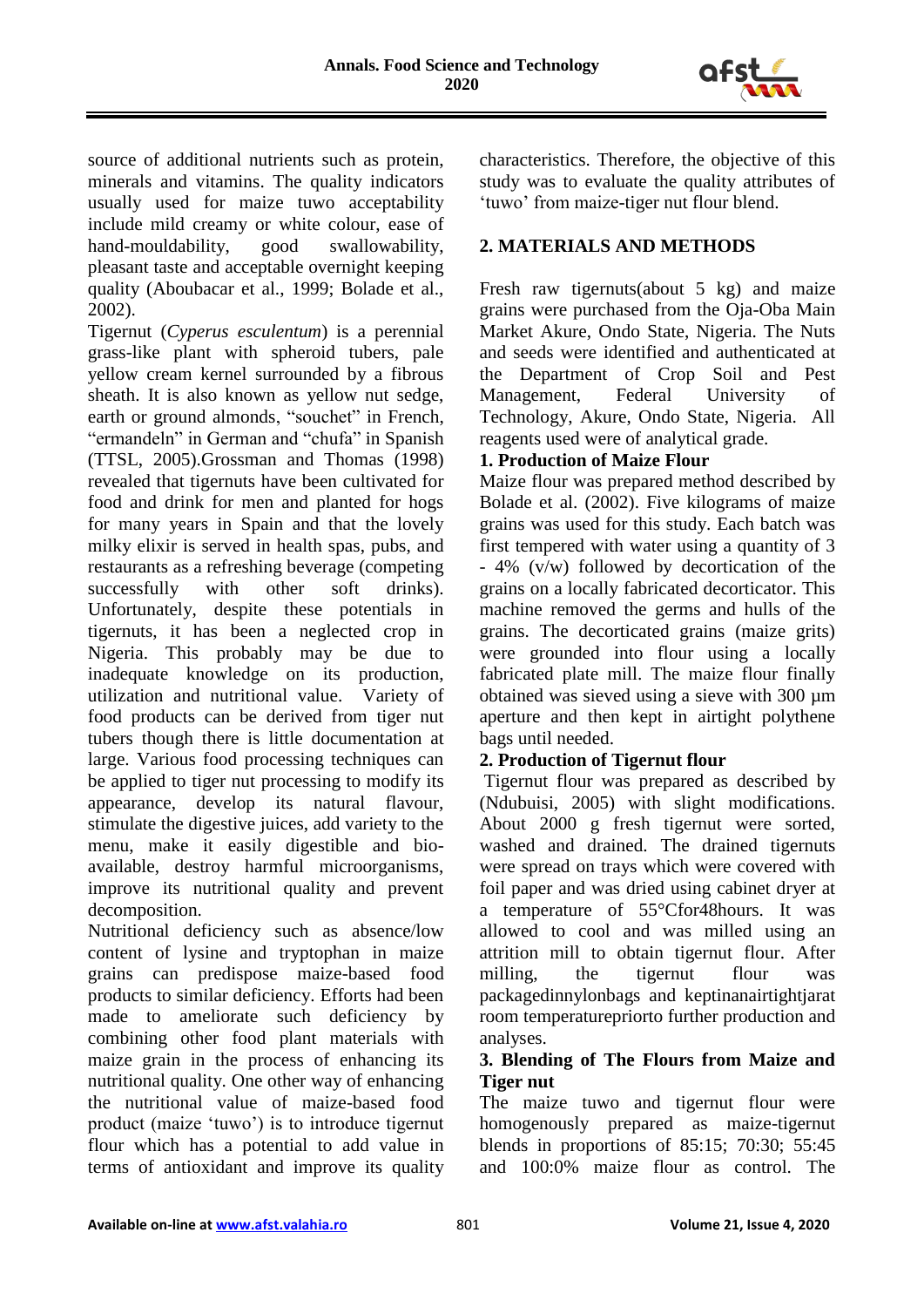

bioactive compounds and antioxidant potential were analysed which includes vitamin C and E analysis and also the in vitro starch digestibility and other various analysis.

## **4. Production of maize-tigernut tuwo**

Maize-tigernut tuwo was prepared from flour of each of the formulations using a method as described by Bolade et al. (2002) with slight modification. The overall ratio of flour to water used in maize-tigernut preparation was 1:3.5 (w/v). Cold slurry of the flour was first prepared by mixing 20% of the desired quantity of flour (1 kg) with 25% of the desired quantity of water (3.5 l). This was then followed by bringing 60% of the water into boiling and the cold slurry initially prepared was added to this boiling water coupled with vigorous stirring, using a wooden flat spoon, to form a pap-like consistency. The remaining quantity of the flour (80% of the desired total) was then added gradually to the boiling paplike paste with continuous stirring so as to facilitate non formation of lumps and to ensure a homogenous gel formation. The remaining quantity of water (15% of the desired total) was finally added to the formed gel, covered properly without stirring, and allowed to cook for about 5 - 7 min after which it was stirred vigorously to ensure smoothness of the gel.

#### **5. Proximate Analysis**

These analyses were carried out in triplicate on each of mixes according to AOAC methods (2006)

#### **6. Functional Properties**

#### **Bulk density determination of the composite flour**

The method describe by Adebowale et al., 2012with slight modification. 30 g of flour sample was weighed and poured into 100 ml measuring cylinder. The samples were pressed down into the cylinder until it could no longer be pressed. The volume was determined and density calculate using Equation 1

$$
Density = \frac{mass}{volume}
$$
 (1)

## **Determination of water absorption capacity of the composite flour**

This was done according to the method described by Adebowale et al., (2012).

# **Determination of colour characteristics of composite flour**

Colour properties  $(L^*, a^*, b^*)$  of composite flour was determined by using a Chroma Meter CR-14 (Konica Minolta Inc., Japan) as described by Olatunde et al., (2016).

# **Determination of pasting properties of the flour blends**

The pasting profile of flour sample was studied using a Rapid Visco-Analyzer (RVA) (Newport Scientific Pty. Ltd.) with the aid of a thermocline for windows version 1.1software (2008). The RVA was connected to a PC where the pasting properties and curve were recorded directly. Flour suspension was prepared by addition of the equivalent weight of 3 g flour to distilled water to make a total of 28 g suspension in the RVA sample canister. The heating and cooling cycles were automatically programmed in the following manner. The temperature was kept within 60°C to 99°C while maintaining a rotation speed of 160 rpm. The whole cycle was completed within 13 min. The viscosity was expressed in centipoises (cP). The parameters measured (RVU units) were:

Peak viscosity (RVU): Highest viscosity during the heating stage

Breakdown viscosity (RVU): The difference between the peak viscosity and the minimum viscosity at the end of the heating stage

Setback viscosity (RVU): The difference between the maximum viscosity during cooling and the minimum viscosity during heating

Final viscosity (RVU): The viscosity at the end of the cooling stage

Pasting temperature  $(^{\circ}C)$ : This is the temperature at which there is a sharp increase in viscosity of flour suspension after the commencement of the heating stage.

Peak time (min): Time taken for the paste to reach the peak viscosity.

## **7. Determination of in vitro starch digestibility of the maize-tigernut tuwo**

In vitro starch digestibility of samples was determined using pancreatic amylase and alpha glucosidase (Sigh et al; 2005).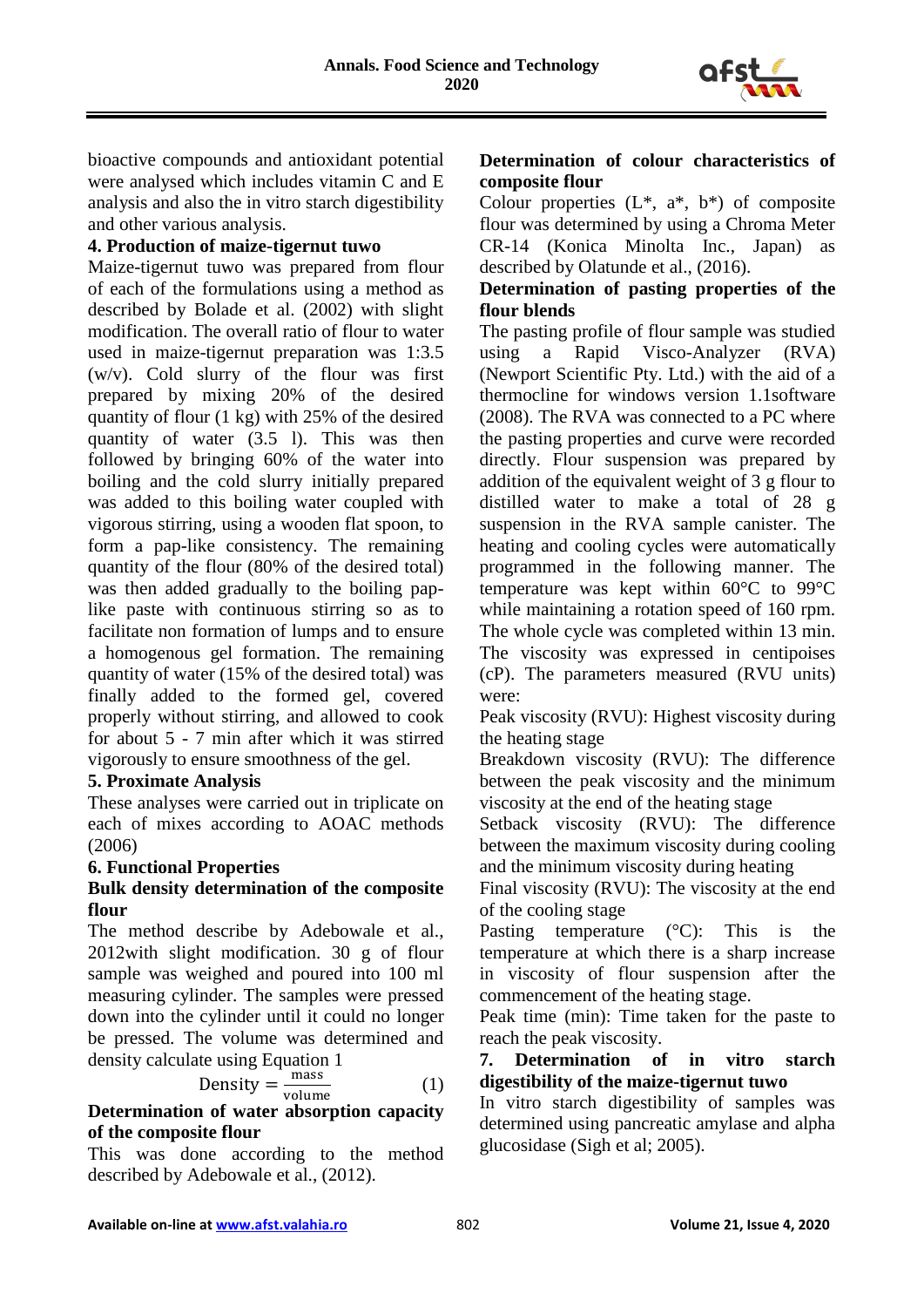

# **8. Antioxidant Properties DPPH determination**

The percentage of antioxidant activity (aa%) of each sample was assessed by DPPH free radical assay. The measurement of the DPPH radical scavenging activity was performed according to methodology described by Brand-Williams et al. (2005).

## **Ferric Reducing/Antioxidant Power(FRAP) method**

This method measures the ability of antioxidant to reduce ferric iron. It is based on the reduction of the complex of ferric iron and 2,3,5-triphenyl-1,3,4-triaza-2-

azoniacyclopenta-1,4-diene chloride (TPTZ) to the ferrous form at low pH. This reduction was monitored by measuring the change in absorption at 593 nm, using a diode-array spectrophotometer (Antolovich et al., 2002).

## **Determination of Vitamin C of the maizetigernut tuwo**

The vitamin C content was determined using the ascorbic acid as the reference compound. 200µl of the extract was pipetted and mixed with 300µl of 13.3% of TCA and 75µl of DNPH. The mixture was incubated at  $37^{\circ}$ C for 3 hours and 500 $\mu$ l 0f 65% H<sub>2</sub>SO<sub>4</sub> was added and the absorbance was read at 520nm. (Benderitter et al., 2008).

## **Determination of Vitamin E of the maizetigernut tuwo**

A suitable weight of sample 1.0 g was placed in 100 ml flask fitted with a reflux condenser, then 10 ml of absolute alcohol and 20 ml of 1M alcoholic sulphuric acid were added. It was refluxed for 45 mins and cooled. 50 ml water was added; transferred to a separating funnel of low actinic glass with the addition of a further 50 ml of water. The unsaponifiable matter with 5 x 30 ml diethyl ether was extracted, washed the combine ether extract free from acid and dried over anhydrous sodium sulphate. The extract was evaporated at low temperature. Protecting it from sunlight, the residue was then dissolved in 10 ml absolute alcohol, then both the standard and the sample were transferred to a 20 ml volumetric flask and 5 ml of absolute alcohol was added, followed by

1ml conc. nitric acid. The flask was placed on a water bath at 90°C for 3 min. cooled under running water and made up the volume to 20 ml with absolute alcohol. The absorbance was measured at 470 nm against blank containing absolute alcohol (Pearson, 2005).

# **Sensory Evaluation of Maize 'tuwo'**

Maize-tigernut tuwo prepared from each of the maize formulations was evaluated for their sensory qualities and general acceptability. A scoring test was used which is designed to determine which of the products is most preferred. A 30-member semi-trained taste panels were requested to carry out the rating of the tuwo samples. The panelists were instructed on the use of sensory evaluation procedures. Each of the panelists were asked to rate the samples on the basis of colour, texture (mouldability), aroma, taste and overall acceptability using a nine-point hedonic scale (that is,  $9 =$  like extremely;  $5 =$ neither like nor dislike;  $1 =$  dislike extremely) (Meilgaard et al., 2005).

## **Statistical Analysis**

All analyses were carried out in triplicate. The mean and standard deviation of the data obtained were calculated. The data were evaluated for significant differences in their means with analysis of variance  $(ANOVA)$   $(p<0.05)$ . Differences between the means were separated using SPSS.

#### **3. RESULTS AND DISCUSSION**

## **1. Proximate Analysis of Maize Grain and Tiger Nut Seed**

Table 1 shows the result of proximate analysis of maize grain and tigernut seed. Carbohydrate content of both maize grain and tigernut seed were 83.04% and 50.75% respectively. They were found to be lower than 69.9% reported by (Okafor et al. 2004) for the same seed. The moisture content of the maize grain and tigernut seed were 3.61% and 7.61% respectively and these were found to be less than 10% which is appropriate for long storage as stated by (Ndubuisi, 2005). Tigernut seed showed a higher amount of protein of 7.00% which was significantly higher than that of maize grain which was 4.48%.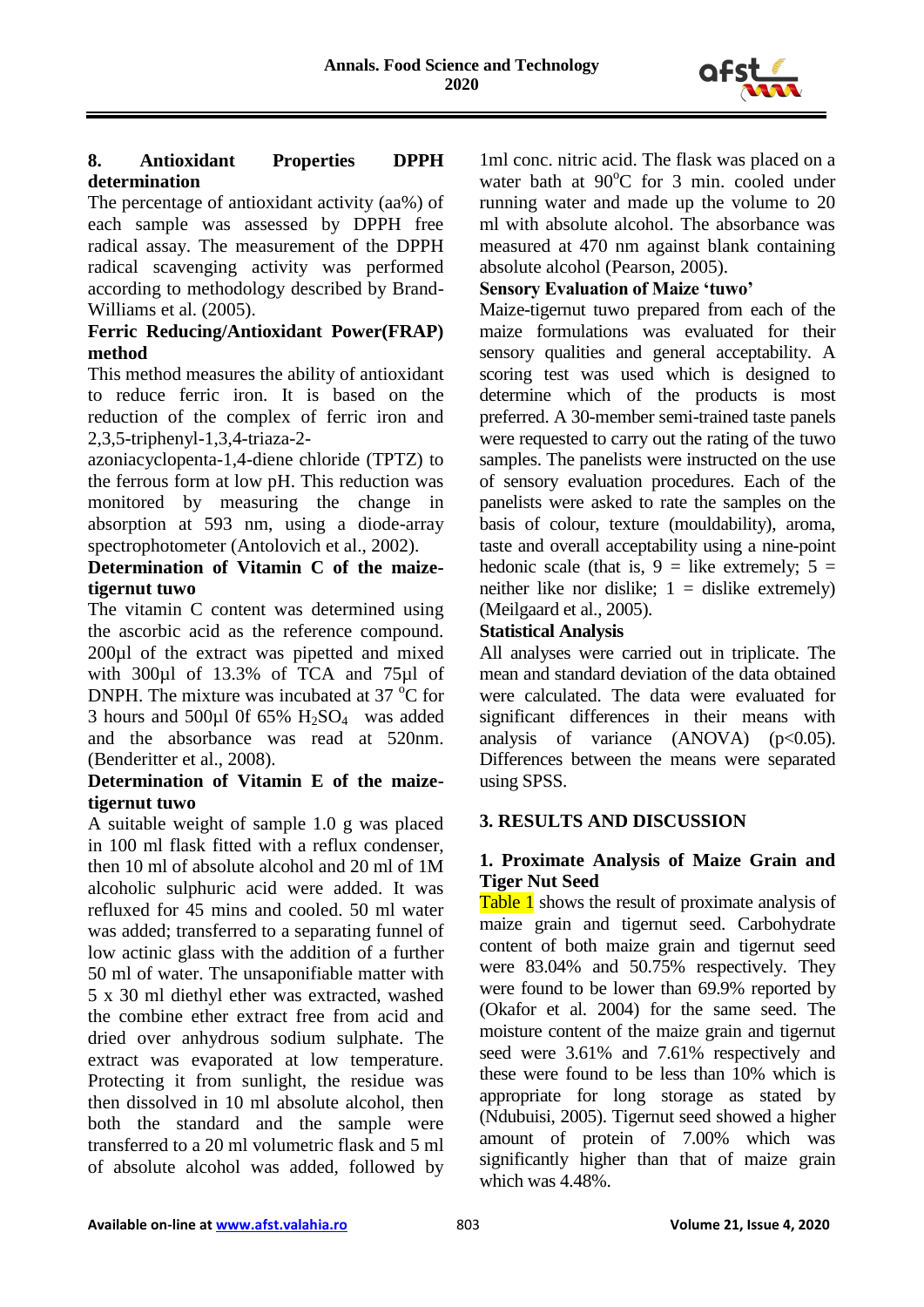

| Table 1: Proximate composition $(g/100 g)$ of fresh maize grain and tigernut seed <sup>1</sup> . |                 |                 |                  |                 |                 |                  |  |  |  |
|--------------------------------------------------------------------------------------------------|-----------------|-----------------|------------------|-----------------|-----------------|------------------|--|--|--|
| Flour source                                                                                     | Moisture        | Protein         | Lipid            | Fibre           | Ash             | Carbohydrate     |  |  |  |
| Maize grain                                                                                      | $3.61 \pm 0.05$ | $4.48 \pm 0.20$ | $3.35 + 0.34$    | $3.41 + 0.06$   | $1.91 + 0.09$   | $83.04 \pm 0.60$ |  |  |  |
| Tigernut seed                                                                                    | $7.61 \pm 0.05$ | $7.00 \pm 0.10$ | $23.06 \pm 2.40$ | $8.70 \pm 0.10$ | $2.89 \pm 0.16$ | $50.75 \pm 2.30$ |  |  |  |

*<sup>1</sup>Results are mean values ± standard deviation.*

Tigernut seed had a fat content of 23.06% which was significantly higher than that reported by Ndubuisi (2005) while the value obtained for the maize grain of 3.35% was consistent with the result obtained by Sabanis and Tzia, (2009). The fibre content of tigernut seed was significantly higher than that of the maize of grain with 8.7% and 3.41% respectively. This is an indication that tigernut is good for aiding digestion of the flour samples in the colon when they are processed into dough meal and bread and reduce constipation often associated with bread (Jideani and Onwubali, 2009). According to a well documented study by Slavin (2005), it is now accepted that dietary fibre plays a significant role in the prevention of several diseases such as cardiovascular diseases, diverticulosis, constipation, irritable colon, cancer and diabetes . Ash content is a reflection of the mineral content present in a food product (Sanni et al., 2008). Therefore sample with higher ash content is expected to have a relatively higher mineral content. Tigernut seed had a higher ash content of 2.89% while the maize grain has a lower content of 1.91%.

#### **2. Physico-Chemical Properties of Maize/Tiger Nut Flour Blend.**

Table 2 shows the physico-chemical properties of maize/tigernut flour blend.Functionality of foods is the characteristics of food ingredient other than nutritional quality, which has a great influence on its utilization (Mahajan and Dua, 2002). Physicochemical properties of maize/tigernut flour blends are presented in Table 2.

#### **Bulk density**

The bulk density ranged from 0.72 g/ml - 0.85 g/ml. The bulk density of the flour decreased with increasing level of tigernut flour inclusion. The control sample had the highest bulk density  $(0.85\pm 0.02 \text{ g/ml})$ . The bulk densities of samples A and B investigated were

not significantly different from each other  $(p \ge 0.05)$ . The values obtained for the bulk densities were within the range reported by Malomo et al. (2012) in a study on yam-soy blend  $(0.71 - 0.8 \text{ g/ml})$ . Bulk density is influenced by particle size (Karuna et al., 1996) and starch polymers structure (Plaami, 2007). Loose structure of the starch polymers could result in low bulk density. Low bulk density is desired in flour blends as it's contributes to lower dietary bulk, ease of packaging and transportation (Aluge et al., 2016).

## **Water absorption capacity**

Water absorption capacity is the ability of a product to associate with water under a water limiting condition. Water absorption capacity of the maize/tigernut flour blend ranged from  $1.93 \pm 0.15$  to  $3.63 \pm 0.09$  % g/g and highest in the control sample  $(3.63 \pm 0.09\% \text{ g/g})$ .

| Table<br>2:                                | Physicochemical         | of<br>properties        |  |  |  |  |  |  |
|--------------------------------------------|-------------------------|-------------------------|--|--|--|--|--|--|
| maize/tigernut flour blends <sup>1</sup> . |                         |                         |  |  |  |  |  |  |
| Flour source                               | <b>Bulk</b> density     | Water                   |  |  |  |  |  |  |
| (Maize: Tigernut                           | $(g/cm^3)$              | absorption              |  |  |  |  |  |  |
| flour blend)                               |                         | capacity $(g/g)$        |  |  |  |  |  |  |
| A                                          | $0.85 \pm 0.02^a$       | $3.63 \pm 0.09^a$       |  |  |  |  |  |  |
| в                                          | $0.83 \pm 0.02^a$       | $3.15 \pm 0.14^b$       |  |  |  |  |  |  |
| $\mathcal{C}_{\mathcal{C}}$                | $0.76 \pm 0.01^b$       | $2.57 \pm 0.26^{\circ}$ |  |  |  |  |  |  |
|                                            | $0.72 \pm 0.01^{\circ}$ | $1.93 \pm 0.15^d$       |  |  |  |  |  |  |

*<sup>1</sup>Results are mean values ± standard deviation. Mean values within the same column having the same letter are not significantly different at P<0.05.*

*Key A: 100% Maize flour, 0% Tigernut flour, B: 85% Maize flour, 15% Tigernut flour, C: 70% Maize flour, 30% Tigernut flour, D: 55% Maize flour, 45% Tigernut flour.*

A desirable characteristics of composite starches is the absorption of water during mixing in doughs (Doxastakis et al., 2002). Several authors have reported increased water absorption in composite flours compared to wheat flour alone (Lee etal., 2001; Morita et al., 2002). In this study, the water absorption capacity decreased with increasing level of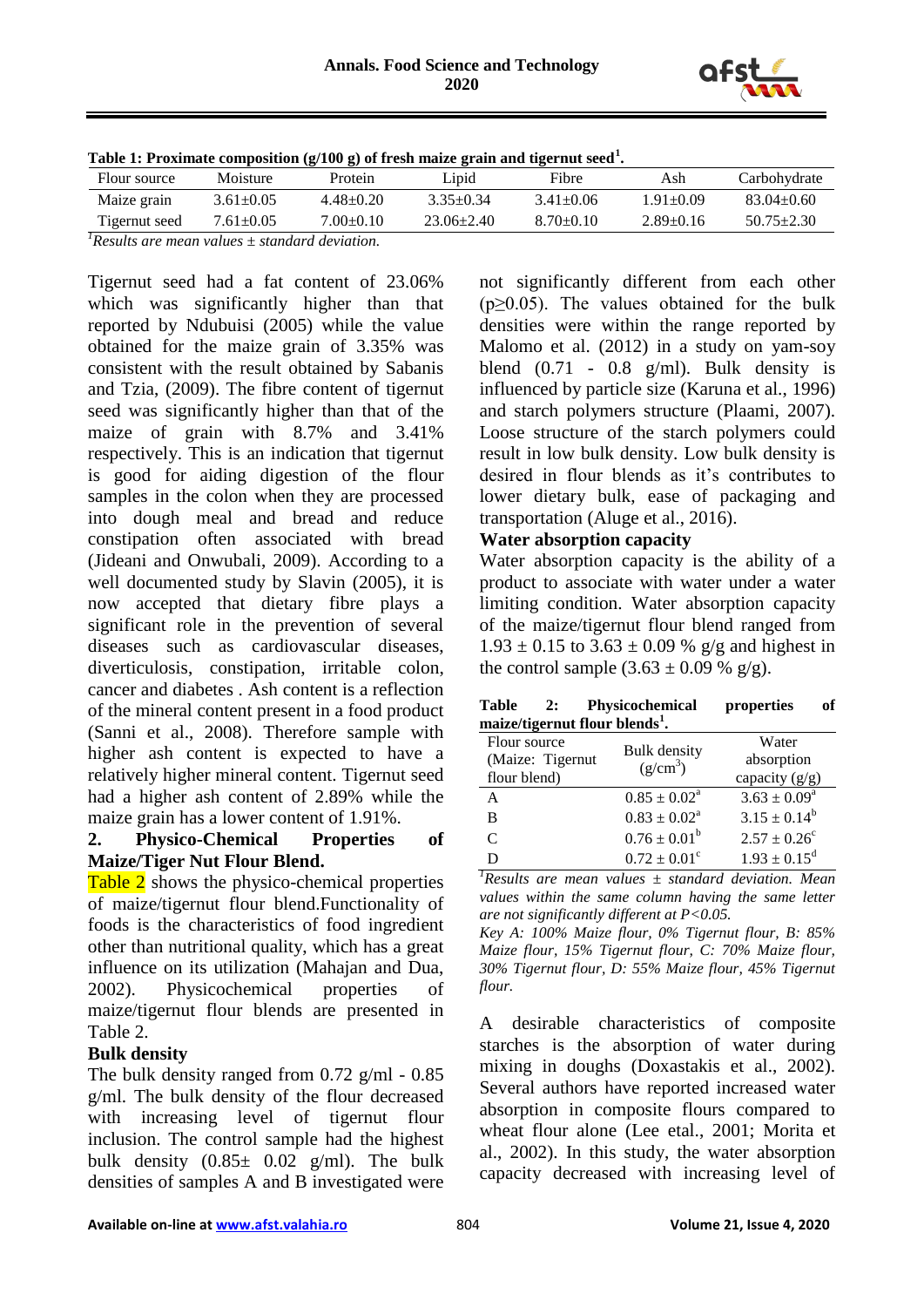

tigernut flour inclusion. The decrease in the water absorption capacity of the composite flours might be attributed to the presence of hydrophilic amino acids which interferes with the ability of the tigernut starch to absorb water (Kaur and Singh, 2005). This effect might be due to the loose association of amylose and amylopectin in the native starch granules and the weak binding forces that maintains the starch granules structure (Lorenz and Collins, 1990; Sanni et al., 2006) in tigernut flour.

**3. Pasting Properties of Maize/Tigernut Blend** The pasting properties of the samples are presented in Table 3. The peak viscosity of the samples ranged from 439 – 766 RVU. The peak viscosity is indicative of the viscous load likely to be encountered during mixing (Maziya-Dixon et al., 2004). The higher the peak viscosity the higher the swelling index, while low paste viscosity is indicative of higher solubility as a result of starch degradation or dextrinization (Shittu et al., 2001). The peak viscosity was lowest in 45% tigernut flour substituted sample and highest in the maize flour (control). This is comparable to values obtained by Oladunmoye et al., (2017) in a work on the rheological properties of composite flour from wheat, maize and tigernut flour. The peak viscosity decreased with increasing level of tigernut flour inclusion. This increase may be attributed to the low starch content of the tigernut flour causing a low gelatinization and swelling index. In starches, high viscosity is desired for industrial applications in which a high thickening power at high temperatures is required (Kim et al., 1995). The holding strength of composite flour is the minimum viscosity after the peak, making the starch granules of the flour remains undisrupted when the flour paste is subjected to a holding period of constant temperature, time and shear stress (Bakare, 2008). Breakdown viscosity ranged from  $9.0 - 26.0$  RVU with highest value obtained in the sample B (26.0 RVU). At 45% tigernut flour inclusion, breakdown viscosity was lowest (9.0 RVU). Sample A (15.0 RVU) and sample C (9.0 RVU) were not significantly different from each other.

This implies that the composite flours would not

breakdown on heating and such can find applications in foods processed by heating at high temperatures. Breakdown viscosity is the measure of the tendency of swollen starch granules to rupture when held at high temperatures and continuous shearing (Patindol et al., 2005). Breakdown viscosity is indicative of paste stability (Akanbi et al., 2009). Final viscosity is the ability of starch to form a viscous paste on cooling. The final viscosity decreased with increasing level of tigernut flour inclusion. The final viscosity of composite flours in this study ranged from 933 to 1402 RVU. This viscosity was highest in sample A (1402 RVU) compared to the sample C (933 RVU). The decrease in final viscosity might be due to the reduced aggregation of amylose molecules (Miles et al., 2005) which is indicative of slow retrogradation (Lii et al. 2006). Setback value of composite flour ranged from 493 - 651 RVU compared to the control (651 RVU). Setback value decreased with increasing level of tigernut flour substitution. It is the phase of the pasting curve after cooling of the starch and this phase involves reassociation, retrogradation or reordering of starch molecules. Setback value is the tendency of starch to associate and retrograde on cooling. Peroni et al. (2006) indicated that flours with low setback may have low values of amylose which have high molecular weight. The lower the retrogradation, the higher the setback value, during cooling of the products made from the flour (Ikegwu et al., 2010). High setback is associated with syneresis. The samples A and B had significantly higher set back value. The time at which peak viscosity occurred in minutes is termed peak time (Adebowale et al., 2005). The peak time of the composite flour in this study ranged from 6.73- 7.00 minutes. The peak time was highest in sample B (7.00 min). Low peak time observed in the flour blends may be due to reduced starch content as a result of tigernut flour inclusion. However, low peak time is indicative of its ability to cook fast. The pasting temperature of flour samples ranged from 82.30  $\rm{^{\circ}C}$  to 87.25  $\rm{^{\circ}C}$  and values obtained increased with increase in the level of tigernut flour inclusion.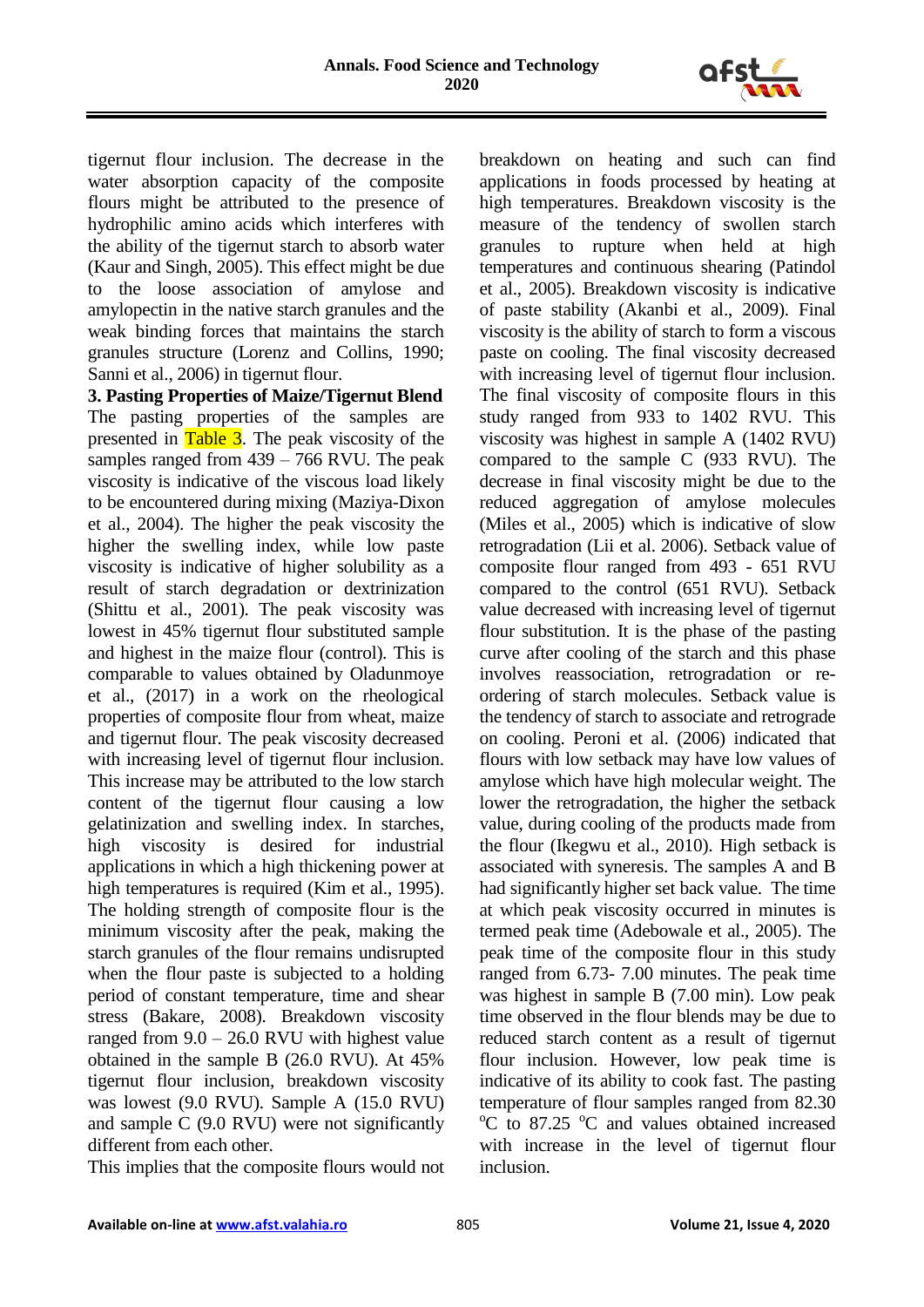

| Flour<br>source<br>(Maize:<br>Tigernut<br>flour blend) | Peak<br>Viscosity<br>$(RVU)^{1}$ | Trough<br>(RVU) | Breakdown<br>(RVU) | Final<br>viscosity<br>(RVU) | Setback<br>(RVU) | Peak<br>time<br>(min) | Pasting<br>temperature<br>$({}^{\rm o}\!{\rm C})$ |
|--------------------------------------------------------|----------------------------------|-----------------|--------------------|-----------------------------|------------------|-----------------------|---------------------------------------------------|
| A                                                      | 766                              | 751             | 15.0               | 1402                        | 651              | 6.80                  | 82.30                                             |
| B                                                      | 603                              | 577             | 26.0               | 1104                        | 527              | 7.00                  | 84.00                                             |
| $\mathcal{C}$                                          | 455                              | 440             | 15.0               | 933                         | 493              | 6.80                  | 86.35                                             |
| D                                                      | 439                              | 430             | 9.0                | 1000                        | 570              | 6.73                  | 87.25                                             |

#### **Table 3: Pasting properties of maize/tigernut flour blends.**

*1 RVU = Rapid visco unit.*

*Key A: 100% Maize flour, 0% Tigernut flour, B: 85% Maize flour, 15% Tigernut flour, C: 70% Maize flour, 30% Tigernut flour, D: 55% Maize flour, 45% Tigernut flour.*

| Table 4: Colour characteristics of 'tuwo' prepared from maize/tigernut flour blends <sup>1</sup> . |  |  |
|----------------------------------------------------------------------------------------------------|--|--|
|                                                                                                    |  |  |

| 'Tuwo' source<br>(Maize: Tigernut flour blend) | $L^*$                          | $a^*$                        | h*                       | Chroma(C)                    | Hue $(H)$                     |
|------------------------------------------------|--------------------------------|------------------------------|--------------------------|------------------------------|-------------------------------|
| A                                              | $97.22 + 4.23^a$               | $2.40 + 2.42^a$              | $5.10+0.61^{\circ}$      | $6.72 + 0.72^d$              | $69.42 + 2.32^{\circ}$        |
| B                                              | $94.5 + 2.60^{ab}$             | $1.51+0.12^a$                | $8.70 + 0.50^{\circ}$    | $8.84 \pm 0.20$ <sup>c</sup> | $80.11 \pm 1.28$ <sup>a</sup> |
| C                                              | 90.90 $\pm$ 1.85 <sup>bc</sup> | $2.34 + 0.26^a$              | $10.10 \pm 0.61^{\circ}$ | $10.37 + 0.32^b$             | $76.87 + 1.33^b$              |
| D                                              | $87.10 \pm 1.28$ <sup>c</sup>  | $3.65 \pm 0.31$ <sup>a</sup> | $11.50 \pm 0.25^{\circ}$ | $12.02+0.46^a$               | $72.81 + 1.08^{\circ}$        |
| $\sqrt{2}$                                     | .<br>$\sim$                    | $\mathbf{r}$                 |                          |                              |                               |

*<sup>1</sup>Results are mean values ± standard deviation. Mean values within the same column having the same letter are not significantly different at P<0.05.*

*Key A: 100% Maize flour, 0% Tigernut flour, B: 85% Maize flour, 15% Tigernut flour, C: 70% Maize flour, 30% Tigernut flour, D: 55% Maize flour, 45% Tigernut flour.*

#### **4. Colour Characteristics of Flour from Different Maize/Tigernut Flour Blends.**

Table 4 shows the colour characteristics of flour from different maize/tigernut flour blend. The colour indices showed that colour lightness  $(L^*$  - value) of flour from the control sample was significantly ( $p<0$ . 05) higher than that of all the other formulation including sample B (87.10) which was the lowest. This is an indication that maize flour has a high tendency of flours and maize tuwo varying lightness indices. The a\* values ranged between (1.51 to 3.65). There was no significant difference between all the samples. b\* values ranged from (5.11 to 11.50) and there was significant difference between the samples. The colour intensity (chroma) of flour from sample D  $(12.02)$  was significantly  $(p<0.05)$  higher than that of all other formulations including sample A (6.72) which was the lowest. These observations with colour characteristics of formulation from maize/tigernut flour blend indicate that the inclusion of tigernut flour leads to a reduction in the lightness index value.

The changes noticed in the colours of the samples could be as a result of the drying temperature of the flours. The hue angle (h°) of the flour samples from different formulation also ranged from 69.42 to 80.11°. The hue angle shifting from 0 to 90° connotes a colour change from red to yellow while a shift from 90 to 180° connotes a colour change from yellow to green. However, the hue angle (h°) seems not to be a useful indicator for describing the colour changes in white maize grain food products in spite of being described as the coordinate that best reflects the visual colour in fruit ripening (Ferrer et al., 2005), as red-yellow green colour indices are seldom applicable in tuwo preparation. Colour is one of the important quality indicators influencing consumer acceptability of maize tuwo while mild creamy or white colour is most preferred.

#### **5. Proximate Composition of Maize/Tigernut 'Tuwo'**

Table 5 indicates the proximate composition of 'tuwo' made from maize/tigernut flour blend.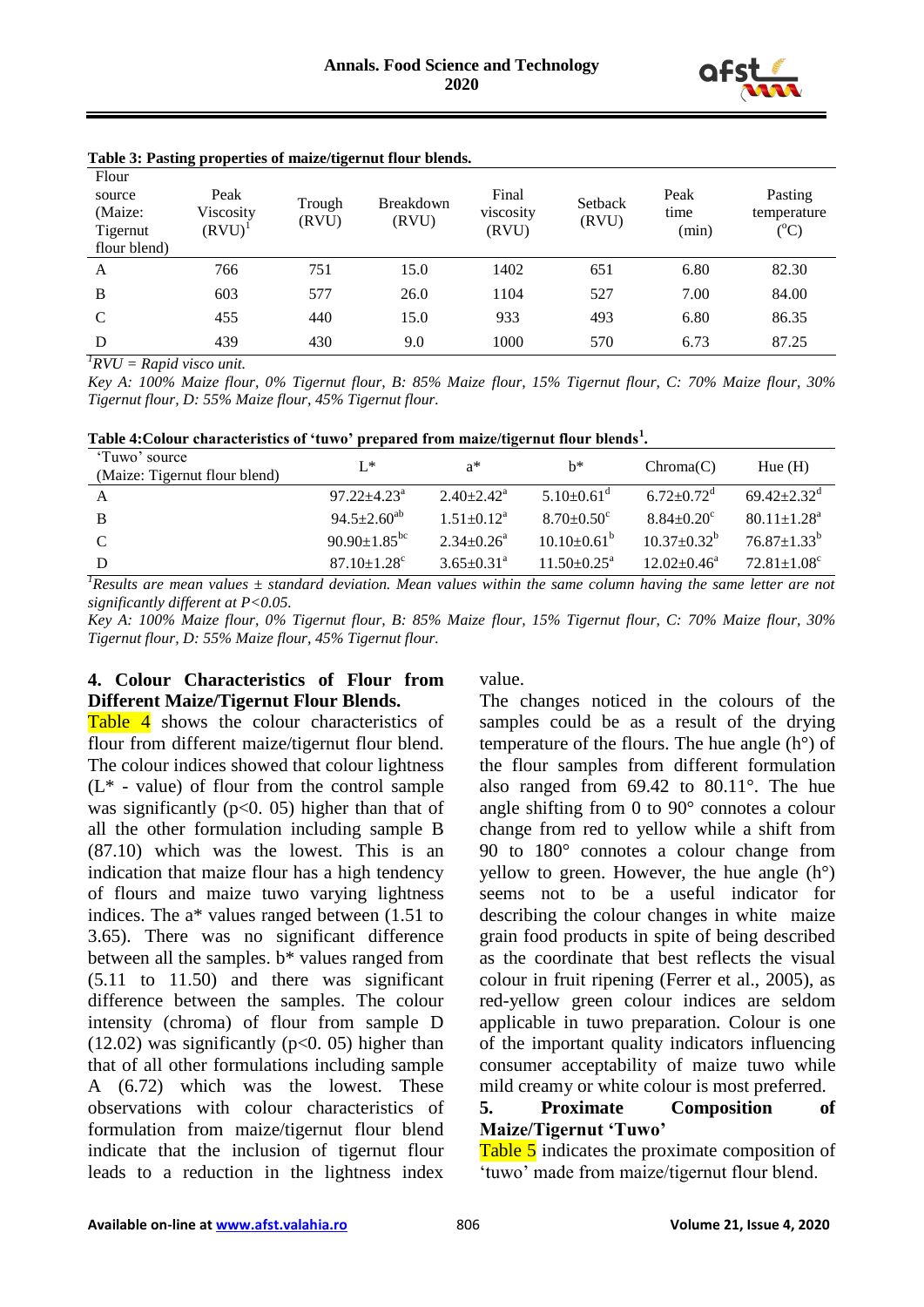

|                                                   | .                             | $\overline{\phantom{a}}$ |                         |                              |                              |                               |
|---------------------------------------------------|-------------------------------|--------------------------|-------------------------|------------------------------|------------------------------|-------------------------------|
| 'Tuwo' source<br>(Maize:Tigernut)<br>flour blend) | Moisture                      | Protein                  | Lipid                   | Fibre                        | Ash                          | Carbohydrate                  |
| A                                                 | $18.78 \pm 0.10^a$            | $4.62 \pm 0.3^{b}$       | $4.11 + 0.46^d$         | $4.17+0.07^e$                | $1.94 \pm 0.15$ <sup>c</sup> | $66.39 + 0.44^b$              |
| B                                                 | $18.57 \pm 0.2^b$             | $4.88+0.1^{b}$           | $5.30+0.51^{\circ}$     | $4.73 \pm 0.09$ <sup>d</sup> | $2.01 + 0.19^c$              | $64.52 \pm 0.62^b$            |
| C                                                 | $18.43 \pm 0.35$ <sup>c</sup> | $5.43 \pm 0.2^b$         | $7.21 + 0.31^c$         | $5.23 + 0.13^c$              | $2.11 + 0.27$ <sup>c</sup>   | $61.61 \pm 0.45$ <sup>c</sup> |
| D                                                 | $18.59 \pm 0.1^{\rm b}$       | $7.61 \pm 1.1^a$         | $10.35 \pm 0.5^{\circ}$ | $6.10\pm0.05^{\rm b}$        | $2.59 \pm 0.38^b$            | $54.76 \pm 1.90$ <sup>d</sup> |

| Table 5: Proximate composition (g/100 g) of 'tuwo' prepared from maize/tigernut flour blends. |  |  |
|-----------------------------------------------------------------------------------------------|--|--|
|                                                                                               |  |  |

*<sup>1</sup>Results are mean values ± standard deviation. Mean values within the same column having the same letter are not significantly different at P<0.05.*

*Key A: 100% Maize flour, 0% Tigernut flour, B: 85% Maize flour, 15% Tigernut flour, C: 70% Maize flour, 30% Tigernut flour, D: 55% Maize flour, 45% Tigernut flour.*

All results of proximate composition of blends showed significant ( $p < 0.05$ ) difference.

Results indicated slight increase in ash, protein, fat and decrease in moisture and carbohydrate content of blends. The moisture contents of all the formulations ranged from 18.43-18.78 g which are much greater than 10 g moisture level as the recommended maximum limit for shelf stable foods. It was reported that food with 5 - 15 g moisture level would have a shelf life of more than year. It was also observed that all formulations had significant increase in their ash content after inclusion of tigernut flour to a range of 1.94-2.49 g. This was observed to be due to the fact that tigernut flour had more ash content and so it contributed in the increase in ash contents of the formulations. It is also an indication of mineral increase as reported by Adejuyitan et al., (2007).

The result of ash obtained is slightly comparable to the ash contents (from 1.80-2.30 g) in complementary foods produced from sorghum, soybeans and oil seed. All formulations showed significant increase in protein contents to a range of  $4.62 - 7.21$  g. The addition of tigernut flour had significantly caused an increase in the levels of protein. All formulations reasonably are less than the 10 - 15 g protein, which are the Codex standard limit for recommended daily. The fat contents of all formulations increased to a range of 4.11- 10.35 g after inclusion of tigernut flour soybeans.

All values of fat are comparable to the maximum level of 10 g recommended for complementary foods (Muller, 2003). These

values are also comparable with the work of Asma et al. (2005) and Eshun et al. (2009). The carbohydrate contents of all formulations decreased to a range of 54.76-66.39 g which are also comparable to carbohydrate contents of complementary foods produced from cereal grain and legumes Abioye et al., (2011).

## **6. Antioxidant Properties of Maize/Tigernut 'Tuwo'**

Table 6 shows the antioxidant properties of 'tuwo' from maize/tiger nut flour blends.

#### **Scavenging assay effect of DPPH**

The DPPH (2, 2-diphenyl-1-picrylhydrazil) is a stable free radical, which has been widely accepted as a tool for estimating free radical scavenging activities of antioxidants. DPPH is a stable free radical and accepts an electron or hydrogen radical to become a stable diamagnetic molecule (Liu et al., 2014). The reduction capability of DPPH radical is determined by the decrease in absorbance at 517nm induced by antioxidants. The experimental data (63.31, 63.61, 65.20 and 77.39) of the dough meals as shown in Table 6 revealed that the meals were likely to have the effects of scavenging free radicals especially the control sample. It was observed that the control had the highest free scavenging radical properties with reduction in this property as the level of tigernut inclusion increased which might be an indication of the tigernut inclusion having negative effect on the antioxidant property of the maize "tuwo. It might be due to the presence of certain substances present in tiger nut that is responsible for the reduction of the antioxidant properties.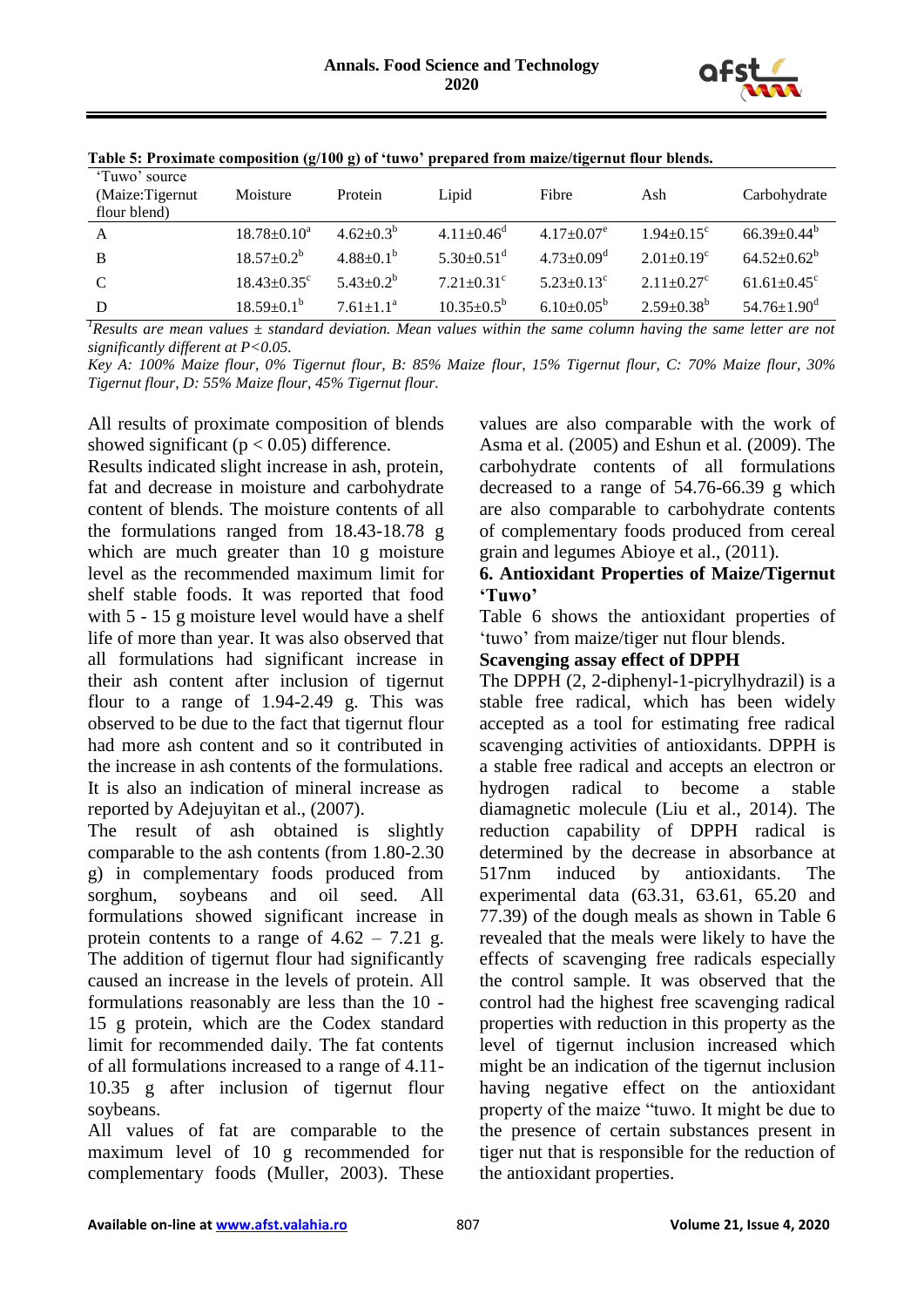

| Tuwo Sample<br>(maize flour:<br>tigernut flour) | <b>DPPH</b><br>$(\%)$       | <b>FRAP</b><br>(mg/g)      | Vitamin C<br>(mg/g)         | Vitamin E<br>(mg/g)        |
|-------------------------------------------------|-----------------------------|----------------------------|-----------------------------|----------------------------|
| A                                               | $77.39 \pm 0.39^{\text{a}}$ | $1.05 \pm 0.03^{\text{a}}$ | $17.71 \pm 0.23^{\text{d}}$ | $0.25 \pm 0.01^{\circ}$    |
| B                                               | $63.61 \pm 0.48^c$          | $0.43 \pm 0.02^b$          | $18.95 \pm 0.09^b$          | $0.47 \pm 0.20^b$          |
| C                                               | $65.20 \pm 0.16^b$          | $0.61 \pm 0.06^{\circ}$    | $23.76 \pm 0.06^{\circ}$    | $0.69 \pm 0.01^{\text{a}}$ |
| D                                               | $63.31 \pm 0.20^{\circ}$    | $0.27 \pm 0.10^{\rm d}$    | $18.63 \pm 0.10^{\circ}$    | $0.33 \pm 0.01^{bc}$       |

**Table 6: Antioxidant properties of 'tuwo' prepared from maize/tigernut flour blends<sup>1</sup> .**

 ${}^{1}$ *Results are mean values*  $\pm$  *standard deviation. Mean values within the same column having the same letter are not significantly different at P<0.05.*

*Key A: 100% Maize flour, 0% Tigernut flour, B: 85% Maize flour, 15% Tigernut flour, C: 70% Maize flour, 30% Tigernut flour, D: 55% Maize flour, 45% Tigernut flour.*

## **FRAP (Ferric Reducing Antioxidant Property)**

FRAP is one of the methods used in analyzing the antioxidant property of food samples. FRAP measures the ability of antioxidant to reduce ferric iron. It is based on the reduction of the complex of ferric iron and 2,3,5 triphenyl-1,3,4- triaza-2-azoniacyclopenta-1,4 diene chloride (TPTZ) to the ferrous form at low pH. This reduction is monitored by measuring the change in absorption at 593 nm, using a diode-array spectrophotometer (Antolovich et al., 2002) It was observed that the control had the highest reduction ability of ferric solution with reduction in this property as the level of tigernut inclusion increased which might be an indication of the tigernut inclusion having negative effect on the antioxidant property of the maize "tuwo" or as a result of processing conditions which involved high temperature as reported by Brand-Williams et al., (2005).

# **Vitamin C**

Vitamin C is one of the antioxidant component present in tigernut which has been found to scavenge free radicals in the body (Abaejoh et al., 2006). There was significant difference in the vitamin C content of 'tuwo' from maize/tigernut flour blend. The vitamin C content ranged from (17.71 to 23.76 mg/g) and there was significant difference ( $p \le 0.05$ ) in the samples. The values obtained from this study are higher than those reported by Adebowale et al., (2008) for 100% maize flour. Sample C had the highest vitamin C content while sample A

which is the control sample had the least value. Increase in the vitamin C content with in the tiger nut flour inclusion was observed.

# **Vitamin E**

This has also been found to be one of the antioxidant component of tigernut (TTSL, 2005) and has been included in maize flour for the potential of scavenging free radicals in the body. There was significant difference in the vitamin E content of 'tuwo' from maize/tigernut flour blend. As the level of tiger nut inclusion increased, there was increase in the vitamin E content of the 'tuwo'.The values ranged from (0.25-0.69 mg/g). Sample A which is the control sample had the least value of 0.25 mg/g while sample C had the highest vitamin E content of 0.69 mg/g. The values obtained from this study are lower than those reported by Adebowale et al., (2008).

## **7. In Vitro Starch Digestibility of 'Tuwo' Prepared From Maize/Tigernut Flour Blends**

Table 7 shows the in vitro starch digestibility of 'tuwo' prepared from maize/tigernut blend. There was significant difference in the in vitro starch digestibility of 'tuwo'. Increase in the inclusion of tigernut led to increase in the in vitro starch digestibility values. The values ranged from 5.07% to 8.11% in this study. Sample D had a lower value as compared to the increase in the in vitro starch digestibility values observed with increase in the amount of tigernut added which may be an indication of the fact that sample C is the optimum inclusion level of tigernut flour.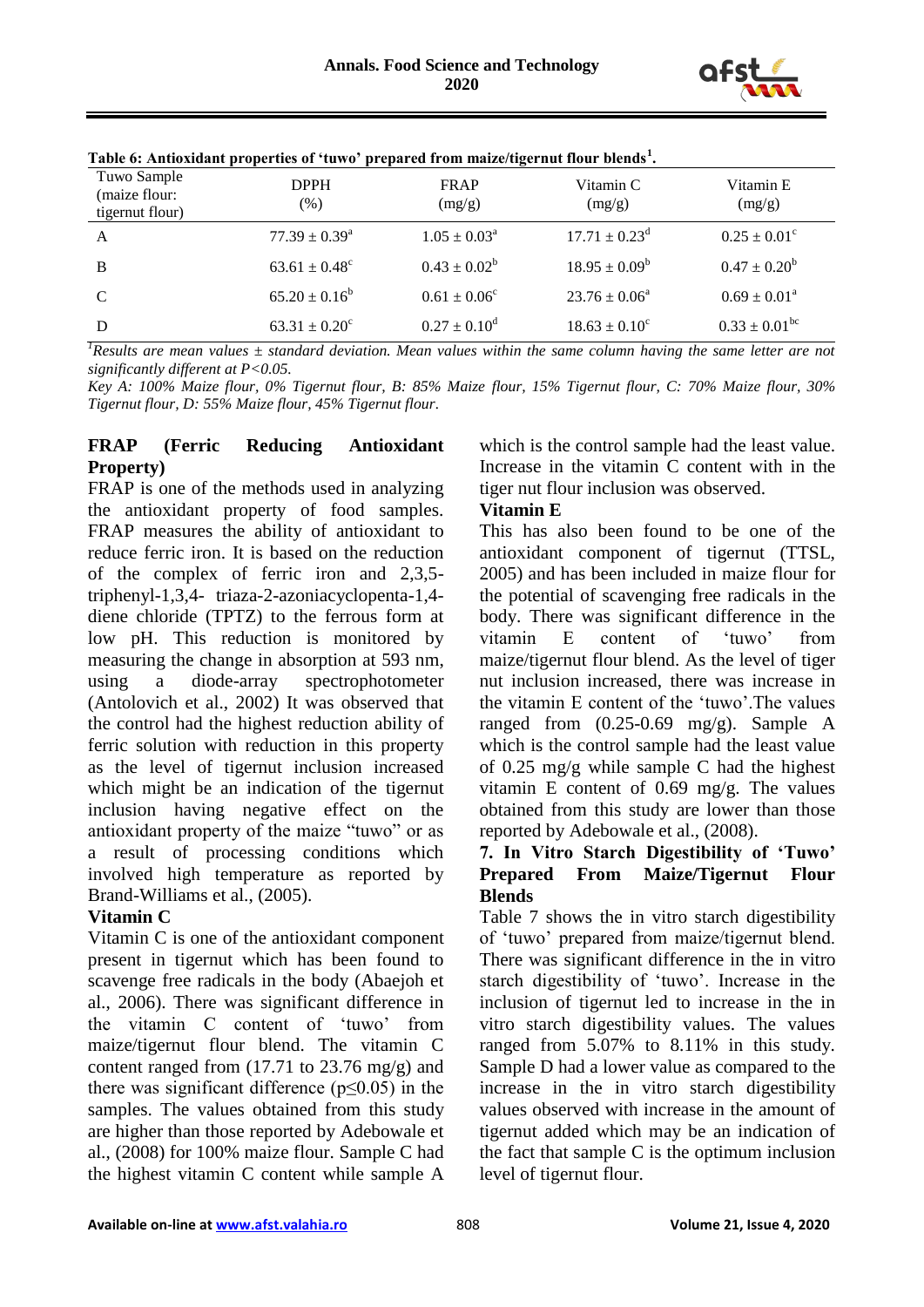

|  |  | Table 7: In vitro starch digestibility of 'tuwo'         |  |
|--|--|----------------------------------------------------------|--|
|  |  | prepared from maize/tigernut flour blends <sup>1</sup> . |  |

| 'Tuwo' source |                        | - | In | vitro                      | starch |
|---------------|------------------------|---|----|----------------------------|--------|
| blend)        | (Maize: Tigernut flour |   |    | digestibility $(\%)$       |        |
| A             |                        |   |    | $5.07 \pm 0.04^d$          |        |
| B             |                        |   |    | $6.88 \pm 0.03^{\circ}$    |        |
| $\mathcal{C}$ |                        |   |    | $8.11 \pm 0.03^{\text{a}}$ |        |
|               |                        |   |    | $7.82 \pm 0.03^b$          |        |
|               |                        |   |    |                            |        |

*<sup>1</sup>Results are mean values ± standard deviation. Mean values within the same column having the same letter are not significantly different at P<0.05.*

*Key A: 100% Maize flour, 0% Tigernut flour, B: 85% Maize flour, 15% Tigernut flour, C: 70% Maize flour, 30% Tigernut flour, D: 55% Maize flour, 45% Tigernut flour.*

Martens et al. (2018) have reported that the variation in digestibility is due to the starch content amylose-amylopectin ratio, resistant starch and its granular structure. The values reported in this study are lower than those reported by Riley et al. (2004) which stated that the food samples with low amylose content are more digestible than food samples with high amylose content. This implies that food sample which are digested and absorbed at a faster rate would produce large increases in the blood glucose which may necessitate greater insulin and other endocrine responses when ingested (Wolever et al., 2002).

## **8. Sensory Evaluation of Re-Constituted Maize 'Tuwo' from Maize/Tigernut Combination**

Table 8 presents the sensory scores associated

with maize and tigernut dough meal and its control (maize meal) as follows: appearance (6.97-8.17), aroma (6.97-7.50), texture (6.67- 7.90), taste (7.00-7.73), and overall acceptability (7.23-8.07). The control (100% maize meal) had highest scores in all parameters analysed. Samples B and C had the same values in texture (6.67), besides, 6.67 was the lowest value scored in texture. Colour is an important property for determining he appearance of a food product which is important in determining the overall acceptability (Eshun et al., 2006). The appearance of sample A (8.17) however, was preferred to that of others. In terms of appearance, 100% maize meal had significantly higher score of  $8.17$  (P<0.05) than other samples  $(6.97 - 7.37)$  which had no significant difference.

There was no significant difference in the aroma content of the samples. This suggests that inclusion of tigernut in maize 'tuwo' from 15%-45% does not affect the aroma characteristics based on this study. C had least scores in aroma (7.17), appearance (7.27) and texture (6.67) while D had the lowest scores in taste (7.00) and overall acceptability (7.23). Taste is an important organoleptic property in determining the overall acceptability of food product. Samples B, C and D can be compared with sample A (control). Samples A, B and C do not differ from one another but samples A and D showed significant difference. However, 100% maize meal had highest scores in aroma, taste, texture and appearance

| 'Tuwo' source<br>(Maize:Tigernut)<br>flour blend) | Aroma                 | Appearance            | Texture<br>(Mouldability) | Taste                 | Overall<br>Acceptability |
|---------------------------------------------------|-----------------------|-----------------------|---------------------------|-----------------------|--------------------------|
| A                                                 | $7.5 \pm 1.1^{\circ}$ | $8.2 \pm 0.9^{\circ}$ | $7.9 \pm 1.1^{\circ}$     | $7.7 \pm 1.1^{\circ}$ | $8.1 \pm 0.8^{\rm a}$    |
| B                                                 | $7.2 + 1.1^a$         | $7.4 \pm 1.0^b$       | $6.7 + 1.1^{b}$           | $7.0 \pm 1.2^{ab}$    | $7.2 \pm 1.2^b$          |
| C                                                 | $7.1 \pm 1.1^{\circ}$ | $7.3 \pm 1.1^b$       | $6.7 \pm 1.3^b$           | $7.3 \pm 1.3^{ab}$    | $7.4 \pm 1.1^{\rm b}$    |
| D                                                 | $7.0 \pm 1.5^{\circ}$ | $7.0 \pm 1.3^b$       | $6.9 + 1.0^{b}$           | $7.2 \pm 1.5^{\rm b}$ | $7.5 \pm 0.9^b$          |

**Table 8:Sensory quality rating of 'tuwo' prepared from maize/tigernut flour blends<sup>1</sup>**

*<sup>1</sup>Results are mean values from 50 panelists. Mean values within the same column having the same letter are not significantly different at P<0.05.*

*Key A: 100% Maize flour, 0% Tigernut flour, B: 85% Maize flour, 15% Tigernut flour, C: 70% Maize flour, 30% Tigernut flour, D: 55% Maize flour, 45% Tigernut flour.*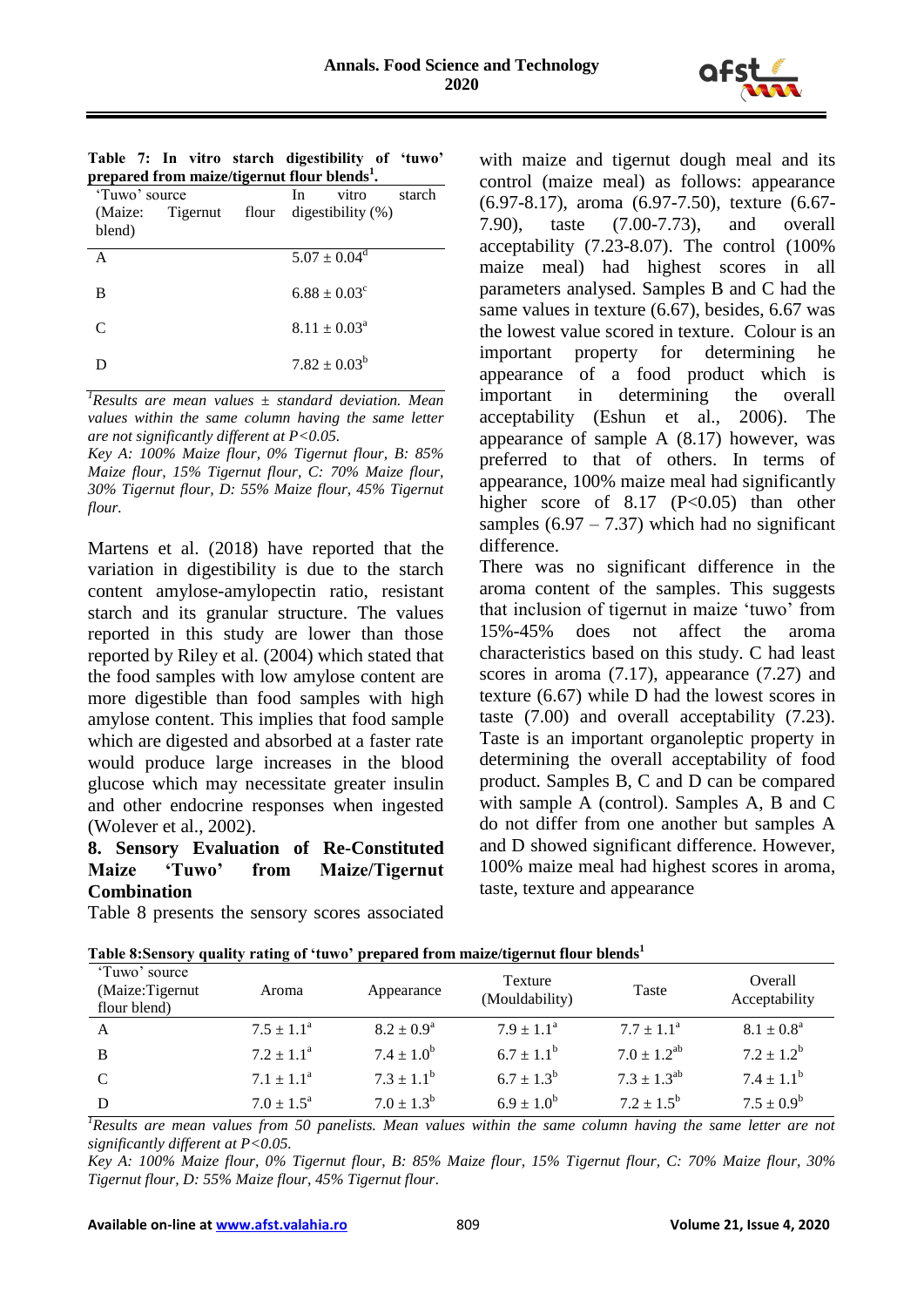

# **4. CONCLUSION**

The inclusion of tiger nut flour up to 45% in maize-tiger nut composite flour could give a dough meal product of high quality that is comparable with 100% maize flour. The sensory evaluation has shown that 45% tiger nut flour could be included in the production of 'tuwo' that would be well accepted by the consumers. Thus, the dough meal would enhance the health, growth and wellbeing of the consumers. The use of maize and tiger nut in dough meal production would promote production, value addition and diversification of utilization of the crops in Nigeria and environs. This would create wealth and enhance food security.

This study had proven that 'tuwo' can be made from maize/tiger nut flour blend however more research into its nutritional, anti-nutritional content and shelf stability should be established. Further study should also be done on the rheological properties, swelling power and textural properties of tuwo produced from the maize/tiger nut flour blend. The optimum level of tiger nut inclusion in the production of maize 'tuwo' should also be established.

# **5. REFERENCES**

- [1]. Abaejoh, C. M., Slover, H. T., Thompson, R. H. J. R. and Merola, G. V. (2006). Determination of tocopherols and sterols by capillary gas chromatography. Journal of the American Oil Chemist's Society, 60: 1524-1528.
- [2]. Abioye A., Ragone, D and Cavaleth, (2011). Sensory evaluation of fruit quality and nutritional composition of breadfruit (Artocarpus moracea) cultivars. Economics andBotany, 60(4): 335-346.
- [3]. Aboubacar, D. P., Kumar, D., Verma, R., Langyan, S. and Sangwan, S. (1999). Nutritional Quality of Maize (In: Maize: Nutrition Dynamics and Novel Uses). Springer, pp. 135–140.
- [4]. Adebowale, Y. A., Adeyemi A. I. and Oshodi A. A. (2005). Functional and Physicochemical Properties of Flours of Six Mucuna Species. African Journal Biotechnology; 4: 1461-1468.
- [5]. Adebowale, A. A., Adegoke, M. T., Sanni, S. A., Adegunwa, M. O., and Fetuga, G. O. (2008).
- [6]. Functional Properties and Biscuit Making Potentials of Sorghum-wheat Flour Composite.

American Journal of Food Technology, 7: 372- 379.

- [7]. Adejuyitan, S. M., Sathe, A. K. Deshphande, S. S., Salunkhe, D. K. (2007). Functional Properties of lupine seed protein and protein concentrates. Journal of Food Science, 42:491-492.
- [8]. Akanbi, C. T, Nazamid, S. and Adebowale, A. A. (2009). Functional and pasting properties of a tropical breadfruit (Artocarpus altilis) starch from Ile-Ife, Osun State, Nigeria, International Food ResearchJournal, 16: 151-157.
- [9]. Aluge, O. O., Akinola, S. A. and Osundahunsi, O. F. (2016). Effect of Malted Sorghum on Quality Characteristics of Wheat-Sorghum-Soybean Flour for Potential Use in Confectionaries. Food and Nutrition Sciences, 7: 1241-1252.
- [10]. Antolovich, M., Prenzler, P. D., Patsalides, E., McDonald, S., and Robards, K. 2002. Methods for testing antioxidant activity. Analyst, 127: 183-198.
- [11]. AOAC (2006). Official Methods of Analysis, Association of Official Analytical Chemists, 19th ed. Washington DC.
- [12]. Ohtsuka I. (2004). Invitro digestibility and resistant starch content of some industrialised commercial beans (Phaseolus vulgaris L.). Journal of FoodChemistry, 78:333-337.
- [13]. Asma, E. S., Okafor, G. I. and Ugwu, F. C. (2005). Production and evaluation of cold extruded and baked ready-to eat snacks from blends of breadfruit (Treculia africana), cashew nut (Anacardium occidentale) and coconut (Cocos nucifera). Food Science Quality andManagement, 23: 65-77.
- [14]. Bakare, H. A. (2008). Evaluation of rheological properties and baking performance of wheat composite flour produced from Iye peeled breadfruit (Artocarpuscomunis) and cassava. Ph.D Thesis, University of Ibadan, pp 170.
- [15]. Benderitta, A., Saltzman, A., Virk, P., Pfeiffer, W. (2008). Nutrition and Dietetic Foods: 2nd ed. Chemical Publishing Co. Inc. New York.
- [16]. Bolade M. K, Buraimoh M. S. (2009). Textural and sensory quality enhancement of sorghum tuwo. International Journal Food Science Technology. 41(2):115- 123.
- [17]. Bolade M. K., Usman M. A., Rasheed A. A., Benson E. L., Salifou I. (2002).Influence of hydrothermal treatment of maize grains on the quality and acceptability of tuwo nmasara (traditional maize gel). Food Chemistry, 79:479- 483.
- [18]. Brand-Williams, W., Cuvelier, M. E.; Berset, C. (2005). Use of a free radical method to evaluate antioxidant activity. Lebensm. Wiss.Technology, 28, 25-30.
- [19]. Doxastakis, G., Zafiriadis, I., Irakil, M., Marlani, H., and Tananaki, C. (2002). Lupin, soya and triticale addition to wheat flour dough and their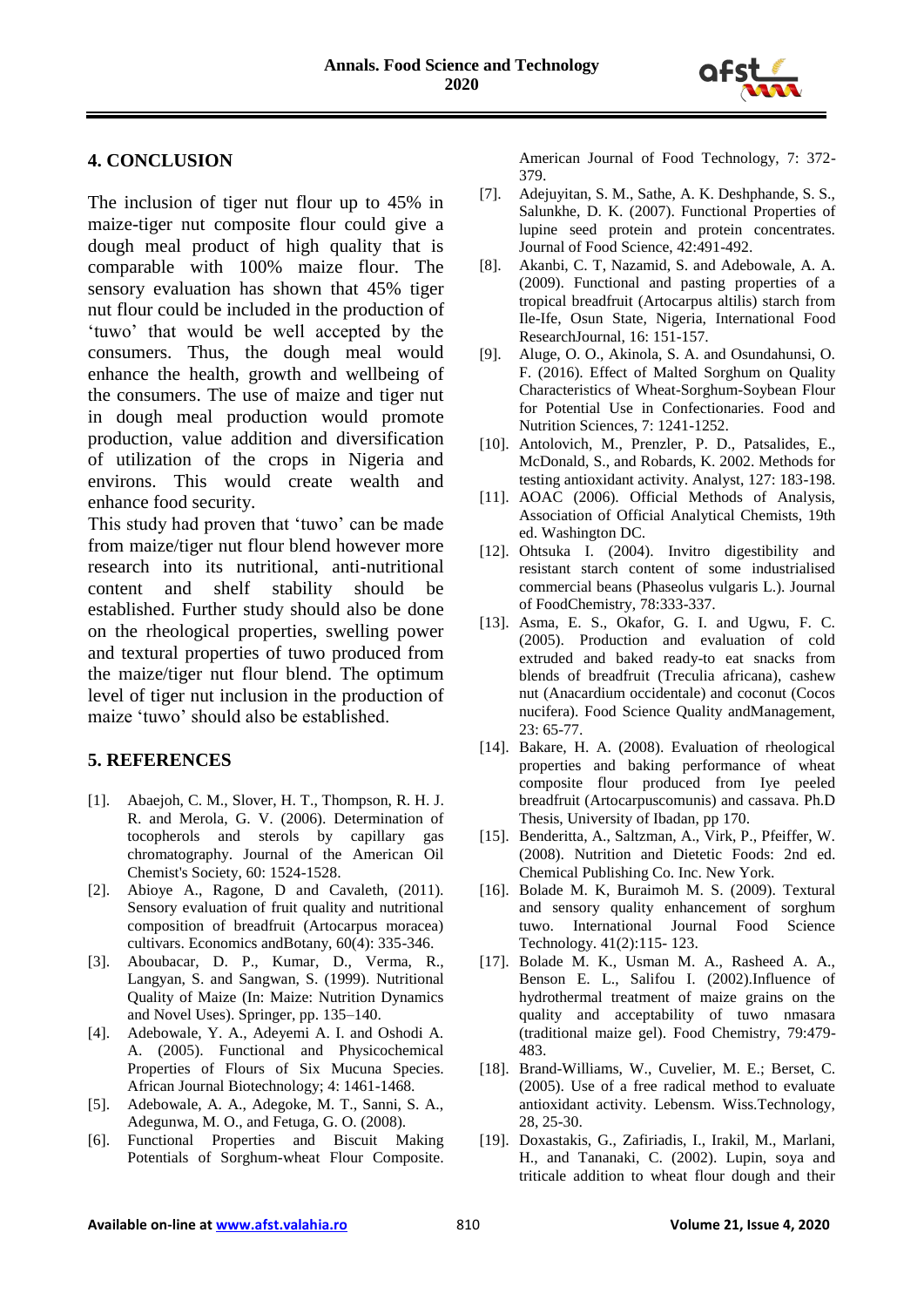

effects on rheological properties. Food Chemistry, 77: 219-227.

- [20]. Eshun C., Ragone, D and Cavaleth, F., (2006). Sensory evaluation of fruit quality and nutritional composition of breadfruit (Artocarpus moracea) cultivars. Economics and Botany, 60(4): 335-346.
- [21]. Ferrer, W. C., Barrey, H. R., and Westhoff, D. C., (2005). Food Microbiology 3rd edition, Copy right 1999 by Mc Graw – Hill, Inc. Tata Mc Graw – Hill edition(1978) Tenth reprint 1991.
- [22]. Grossman, A. C. and Thomas, L. G. (1998). The Horchata Factory: Origin of the Word Horchata and the Beverage www.horchatafactory.com / copy right W. W. Norton& Company, Inc. http//wwwhorchatafactory.com/horchataindex.hx ml.
- [23]. Ikegwu, O. J., Okechikwu, P. E. and Ekumankana, E. O. (2010). Physico-Chemical and Pasting Characteristics of Flour and Starch from Achi (Brachystegiaeurycoma) Seed. Journal of Food Technology, 8(2): 58-66.
- [24]. Jideani and Onwubali, (2009). Evaluation of sorghum (Sorghum bicolor) as replacement for maize in the diet of growing rabbits (Oryctolagus cuniculus). Asian-Australian Journal of Animal Science 15, 565–569.
- [25]. Karuna D, Noel G. and Dilip, K. (1996). Food and Nutrition Bulletin, 17: 2, United Nation University.
- [26]. Kaur, M. and Singh, N. (2005). Studies on functional, thermal and pasting properties of flours from different chickpea (Cicer arietinum L.) cultivars. FoodChemistry, 91 (3): 403-411.
- [27]. Kent, T., and Evers, H. (2004). Consumer acceptability and perceptions of maize meal in Giyani, South Africa. Dev. South. Afr. 28, 271– 281.
- [28]. Kim M., Lopez-Ridaura, R., Willett, W. C., Rimm, E. B., Liu, S., Stampfer, M. J., Manson, J. E., and Hu, F. B. (1995). Magnesium Intake and Risk of Type 2 Diabetes in Men and Women Diabetes Care; 27:134-40.
- [29]. Lapham, J and Drennan, D.S.H. (1990). The Fate of Yellow Nutsedge (Cyperus esculentus): Seed and Seedlings in Soil. Weed Science. 38: 125-128.
- [30]. Lee M. R, Swanson B. G. and Baik B .K. (2001). Influence of amylase content on properties of wheat starch and bread making qualities of starch and gluten blends. Cereal Chemistry, 78: 701-706.
- [31]. Lii, C. Y, Tsai, M. L., Tseng, K. H. (1996). Effect of Amylose Content on Rheological Property of Rice Starch. Cereal Chemistry, 73:415-420.
- [32]. Liu, C., Zhao, Y., Li, X., Jia, J. Chen, Y. and Hua, Z. (2014). Antioxidant capacities and main reducing substance contents in 110 fruits and vegetables eaten in China. Food and Nutrition Sciences, 5: 293-307.
- [33]. Lorenz, K. and Collins, F (1990). Quinoa (Chemopodiumquinoa) Starch physiochemical properties and functional characteristics. Starch/Starke, 42 (3): 81- 86.
- [34]. Mahajan, A. and Dua, S. (2002). Salts and pH induced changes in functional properties of amaranth (Amaranthus tricolor l.) seed meal. Cereal Chemistry, 79 (6), 834–837.
- [35]. Malomo, O., Ogunmoyela, O. A. B., Adekoyeni, O. O., Jimoh, O., Oluwajoba, S. O. and Sobanwa, M. O. (2012). Rheological and functional properties of soy-poundo yam flour. International Journal Food ScienceNutrition and Engineering, 2(6): 101-107.
- [36]. Martens, B. M. J, Gerrits, W. J. J., Bruininx, M. A. M. and Schols, H. A. (2018). Amylopectin structure and crystallinity explains variation in digestion kinetics of starches across botanic sources in an in-vitro pig model. Journal of Animal Science and Biotechnology, 9(1), 91
- [37]. Maziya-Dixon, B., Dixon, A. G. O., and Adebowale, A. A. (2004). Targeting different end uses of cassava: genotypic variations for cyanogenic potentials and pasting properties. A paper presented at ISTRC-AB Symposium, 31 October – 5 November 2004, Whitesands Hotel, Mombasa, Kenya.
- [38]. Meilgaard, J., Banerji, A., Manyong, V., Tomlins, K., Mittal, N. and Hamukwala, P., (2005). The formulation of a nutraceutical bread mix using sorghum, barley, and flaxseed. M.S. Thesis, Texas A&M University, College Station, TX.
- [39]. Mejia, M. (2005). Review: maize research and production in Nigeria. African Journal Biotechnology 3, 302–307.
- [40]. Miles, M. J., Morris, V. J., and Ring, S. G. (1985). Gelation of amylose. Carbohydrate Research, 135:25.
- [41]. Moore M. (2004) Documents Prepared for Bottlegreen for the Product Tiger White: www.tigerwhitedrinks.com Copyright Miam Ltd. Pp 1-22.
- [42]. Morita N., Maeda T., Miyazaki M., Yamamori M., Miura, H, and Ohtsuka I. (2002). Dough and baking properties of high amylase and waxy wheat flours. CerealChemistry, 79: 491-495.
- [43]. Muller S. (2003). Practical Food Microbiology and Technology. AVI Books, Van Nostrand Reinhold Company, New York, USA.
- [44]. Ngoddy, M. (2005). A Sweetmeat Plant, a Perfume Plant and Their Weedy Relatives: A Chapter in the History of Maize. Economic Botany, 46: 64-71.
- [45]. Okafor, C., Van der Merwe, B., Erasmus, C. and Taylor, J. R. N. (2004). African maize porridge: a food with slow in vitro starch digestibility. Food Chemistry, 72:347-353.